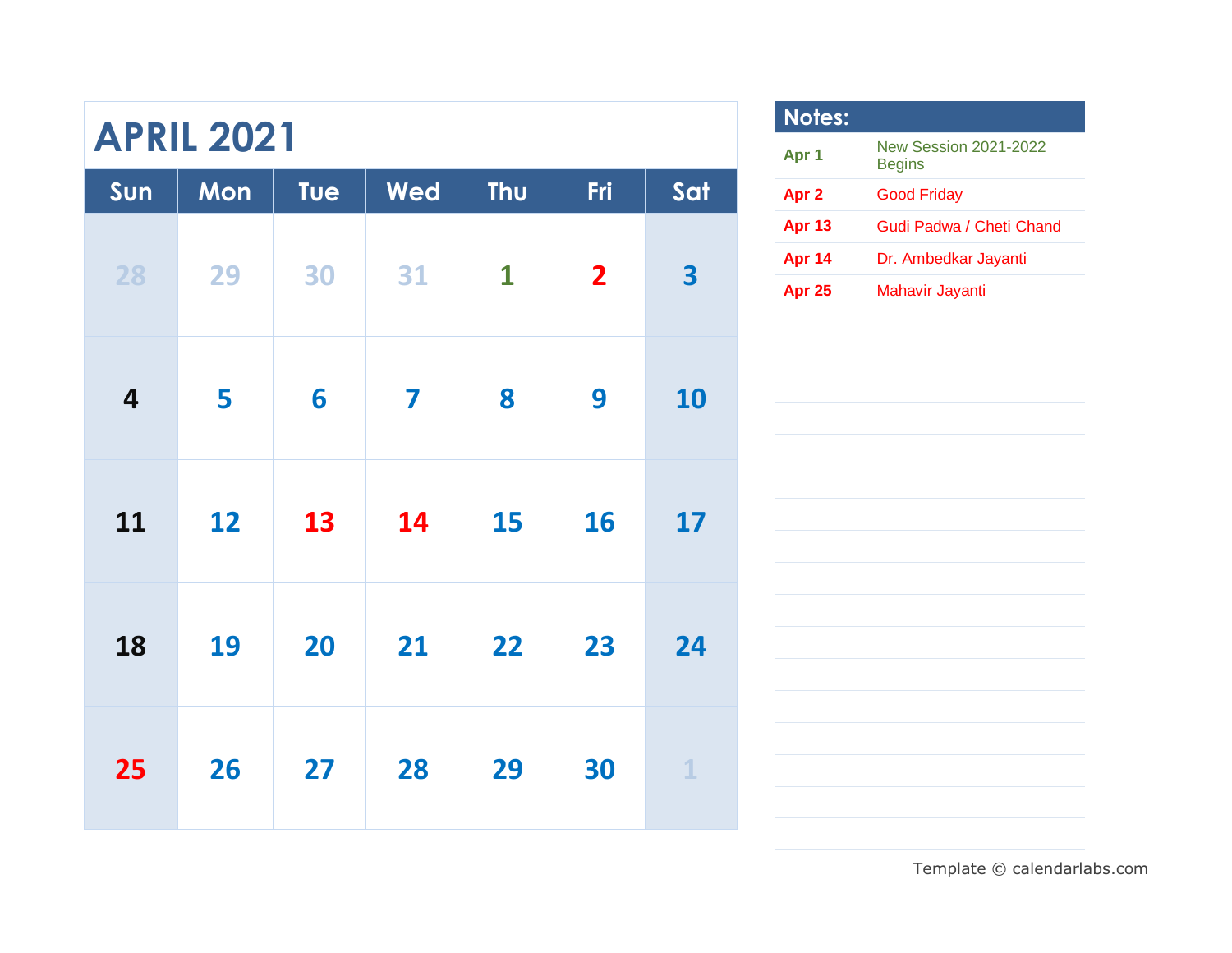| <b>MAY 2021</b>         |     |              |                |     |     |              |                                  |
|-------------------------|-----|--------------|----------------|-----|-----|--------------|----------------------------------|
| Sun                     | Mon | Tue          | Wed            | Thu | Fri | Sat          |                                  |
| 25                      | 26  | 27           | 28             | 29  | 30  | $\mathbf{1}$ |                                  |
| $\overline{\mathbf{2}}$ | 3   | 4            | 5              | 6   | 7   | 8            | ł                                |
| 9                       | 10  | 11           | 12             | 13  | 14  | 15           | Ļ<br>$\overline{a}$              |
| 16                      | 17  | 18           | 19             | 20  | 21  | 22           | $\overline{a}$<br>$\overline{a}$ |
| 23                      | 24  | 25           | 26             | 27  | 28  | 29           | $\overline{a}$                   |
| 30                      | 31  | $\mathbf{1}$ | $\overline{2}$ | 3   | 4   | 5            | ÷                                |

| Notes: |                                    |
|--------|------------------------------------|
| May 14 | Id-UI-Fitar / Parshuram<br>Jayanti |
| May 26 | <b>Budh Purnima</b>                |
|        |                                    |
|        |                                    |
|        |                                    |
|        |                                    |
|        |                                    |
|        |                                    |
|        |                                    |
|        |                                    |
|        |                                    |
|        |                                    |
|        |                                    |
|        |                                    |
|        |                                    |
|        |                                    |
|        |                                    |
|        |                                    |
|        |                                    |
|        |                                    |
|        |                                    |
|        |                                    |
|        |                                    |
|        |                                    |
|        |                                    |
|        |                                    |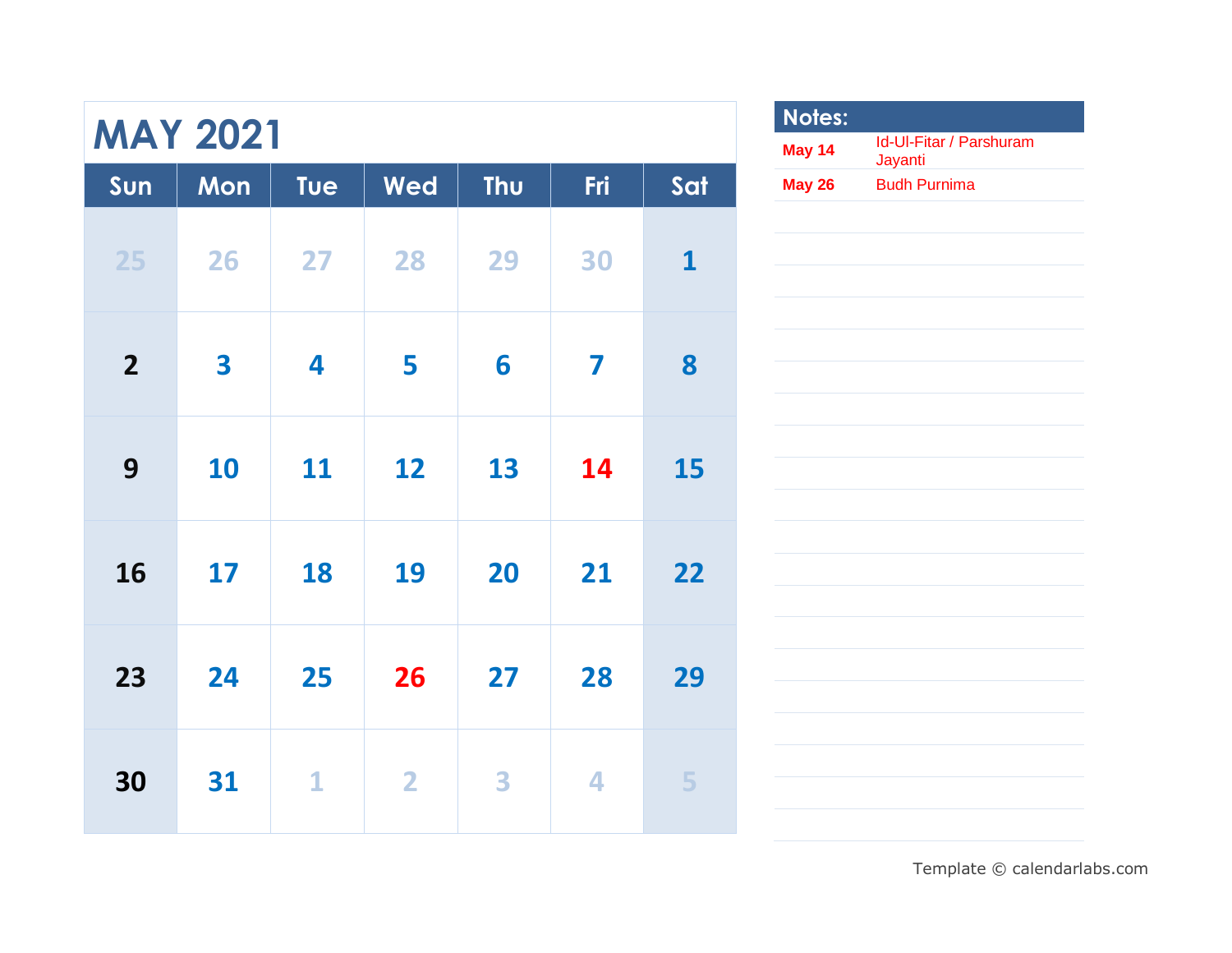| <b>JUNE 2021</b> | Notes: |              |                         |                         |                         |     |  |
|------------------|--------|--------------|-------------------------|-------------------------|-------------------------|-----|--|
| Sun              | Mon    | Tue          | Wed                     | Thu                     | Fri                     | Sat |  |
| 30               | 31     | $\mathbf{1}$ | $\overline{\mathbf{2}}$ | $\overline{\mathbf{3}}$ | 4                       | 5   |  |
| 6                | 7      | 8            | 9                       | 10                      | 11                      | 12  |  |
| 13               | 14     | 15           | 16                      | 17                      | 18                      | 19  |  |
| 20               | 21     | 22           | 23                      | 24                      | 25                      | 26  |  |
| 27               | 28     | 29           | 30                      | $\mathbf{1}$            | $\overline{\mathbf{2}}$ | 3   |  |

**Notes:**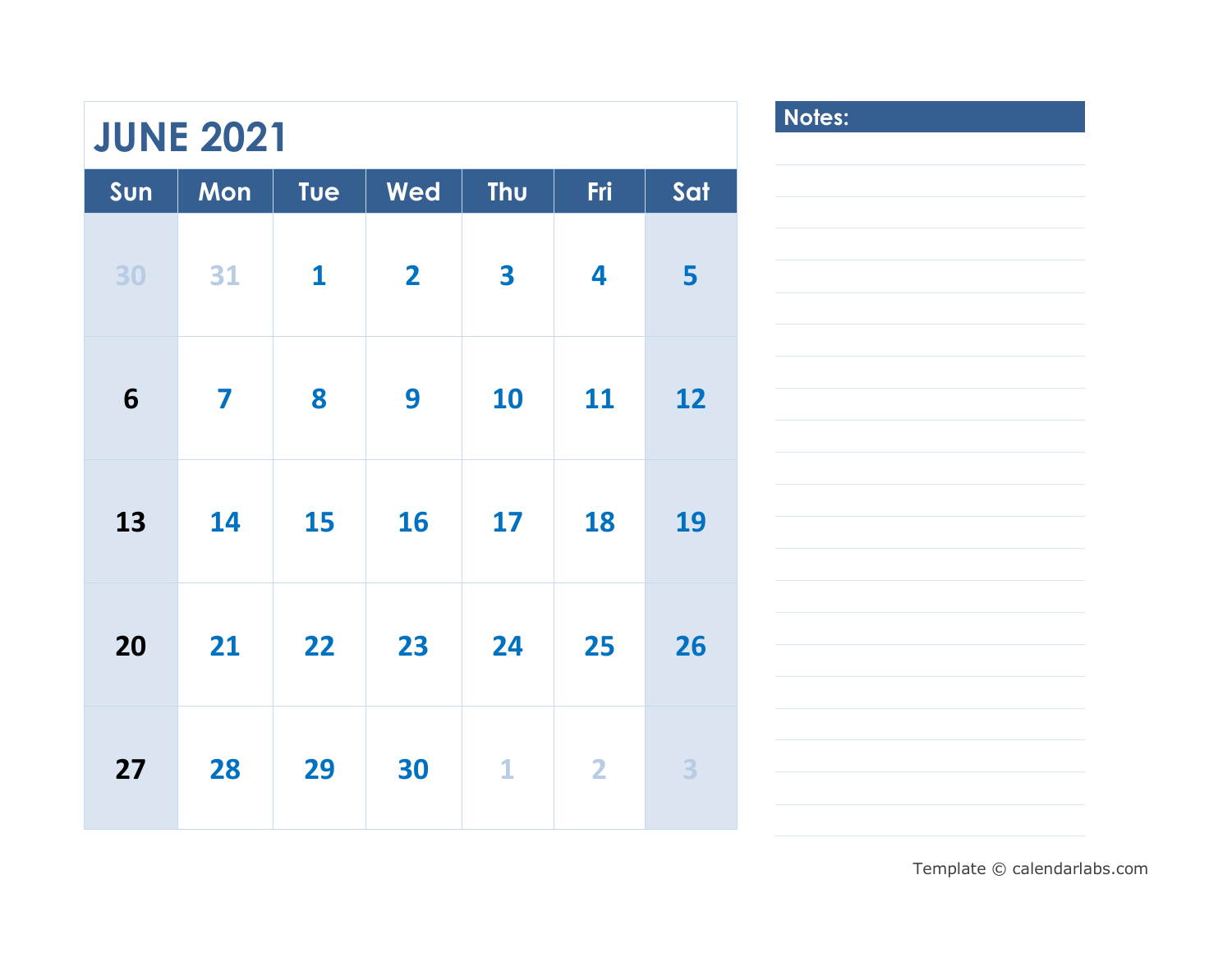| <b>JULY 2021</b>        |     |     |     |              |                |     | <b>Notes</b><br><b>Jul 21</b> |
|-------------------------|-----|-----|-----|--------------|----------------|-----|-------------------------------|
| Sun                     | Mon | Tue | Wed | Thu          | Fri            | Sat | <b>Jul 31</b>                 |
| 27                      | 28  | 29  | 30  | $\mathbf{1}$ | $\overline{2}$ | 3   |                               |
| $\overline{\mathbf{4}}$ | 5   | 6   | 7   | 8            | 9              | 10  |                               |
| 11                      | 12  | 13  | 14  | 15           | 16             | 17  |                               |
| 18                      | 19  | 20  | 21  | 22           | 23             | 24  |                               |
| 25                      | 26  | 27  | 28  | 29           | 30             | 31  |                               |

**Notes: Jul 21** Id-Ul-Jaha **Jul 31** Online PTM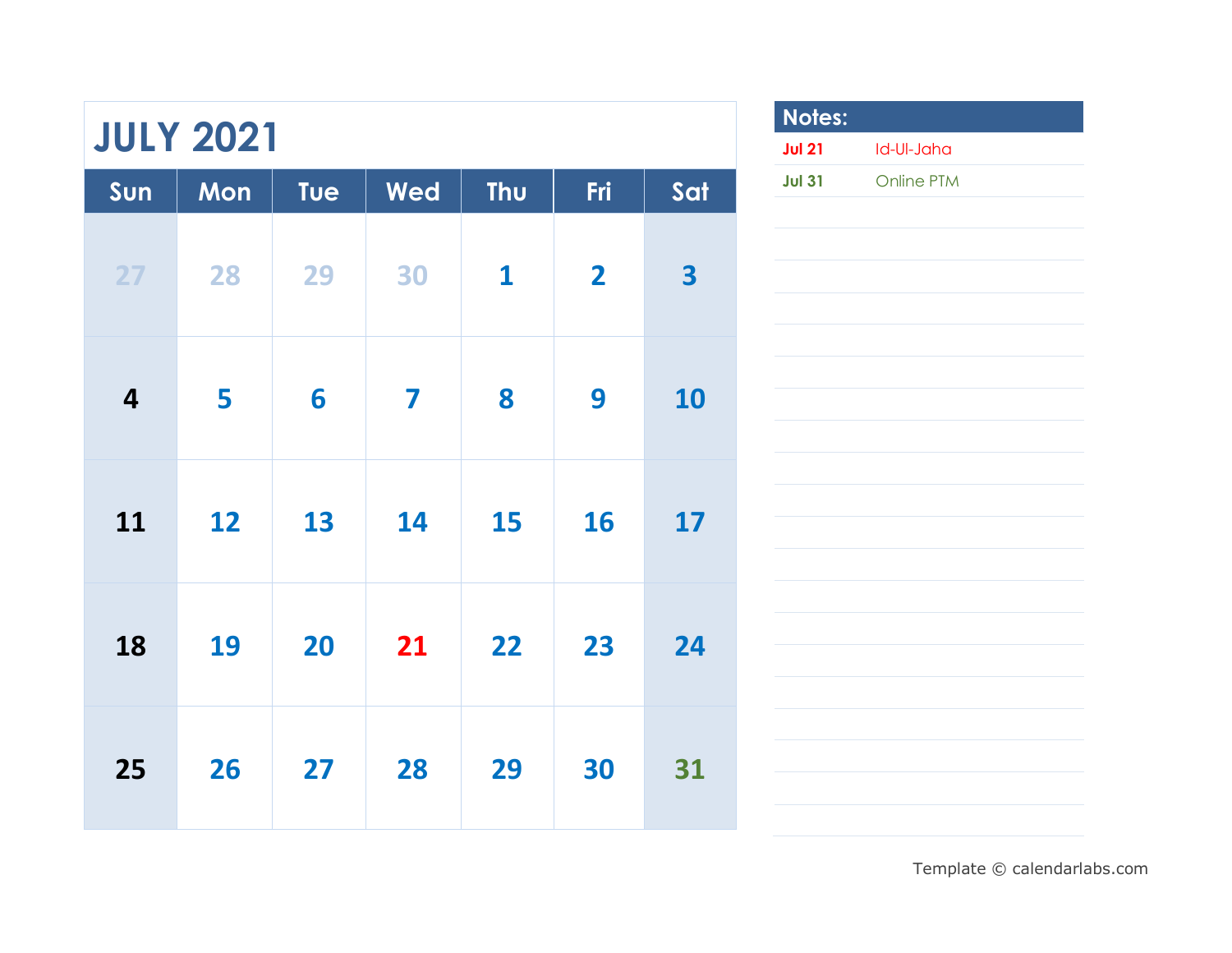|              | <b>AUGUST 2021</b> |           |              |                         |     |                         |                                |
|--------------|--------------------|-----------|--------------|-------------------------|-----|-------------------------|--------------------------------|
| Sun          | Mon                | Tue       | Wed          | Thu                     | Fri | Sat                     |                                |
| $\mathbf{1}$ | $\overline{2}$     | 3         | 4            | 5                       | 6   | $\overline{\mathbf{z}}$ | $\frac{1}{2}$<br>$\frac{1}{2}$ |
| 8            | 9                  | <b>10</b> | 11           | 12                      | 13  | 14                      |                                |
| 15           | 16                 | 17        | 18           | 19                      | 20  | 21                      |                                |
| 22           | 23                 | 24        | 25           | 26                      | 27  | 28                      |                                |
| 29           | 30                 | 31        | $\mathbf{1}$ | $\overline{\mathbf{2}}$ | 3   | 4                       |                                |

| <b>Notes:</b> |                         |
|---------------|-------------------------|
| Aug 9         | <b>Adivasi Divas</b>    |
| Aug 10        | <b>Unit Test Starts</b> |
| <b>Aug 15</b> | <b>Independence Day</b> |
| Aug 16        | <b>Unit test Ends</b>   |
| Aug 19        | Muharram                |
| Aug 22        | Rakshabandhan           |
| <b>Aug 30</b> | Janmashtami             |
|               |                         |
|               |                         |
|               |                         |
|               |                         |
|               |                         |
|               |                         |
|               |                         |
|               |                         |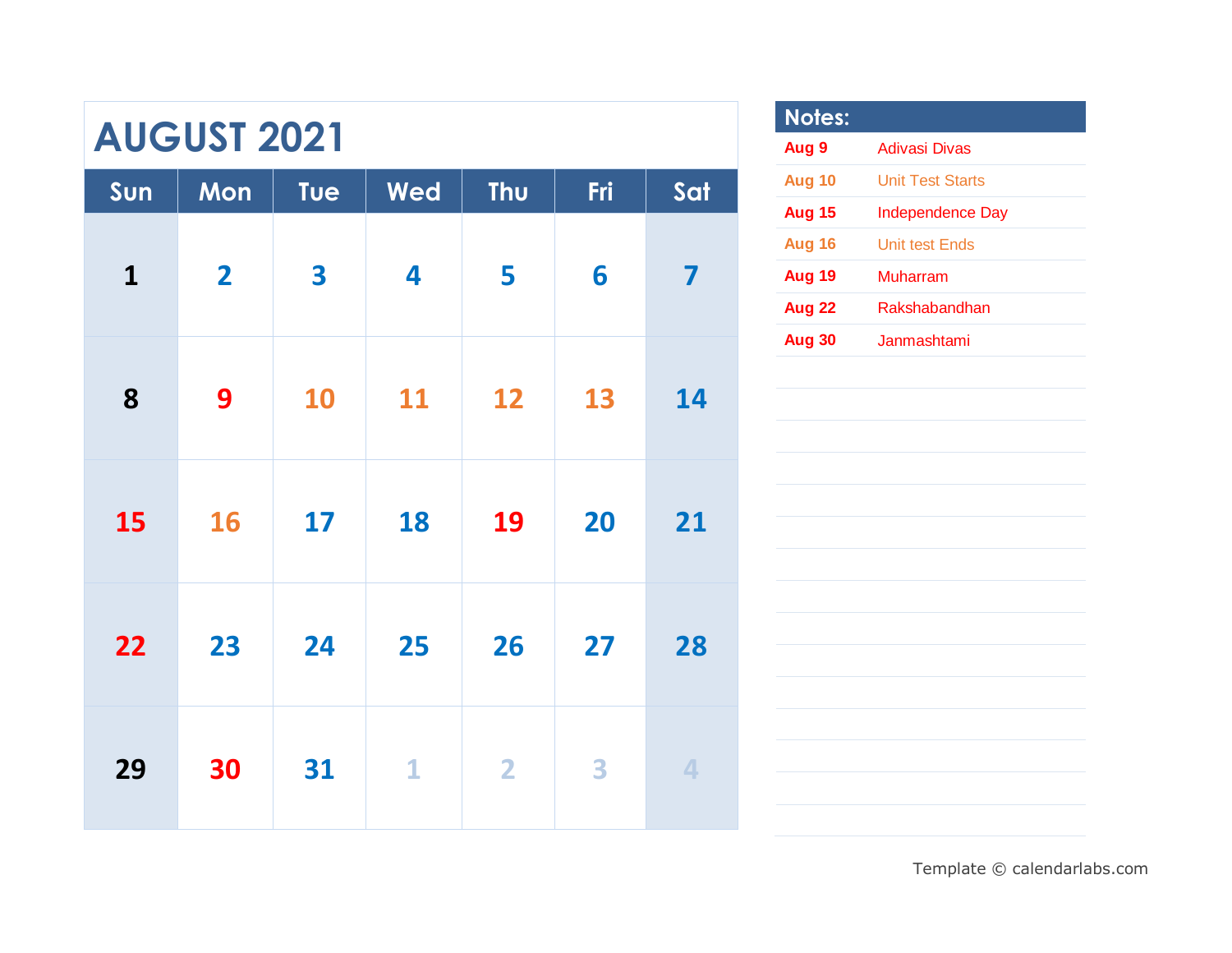| <b>SEPTEMBER 2021</b> |     |            |              |                         |              | <b>N</b><br><b>Se</b>   |                        |
|-----------------------|-----|------------|--------------|-------------------------|--------------|-------------------------|------------------------|
| Sun                   | Mon | <b>Tue</b> | Wed          | Thu                     | Fri          | Sat                     | <b>Se</b><br><b>Se</b> |
| 29                    | 30  | 31         | $\mathbf{1}$ | $\overline{\mathbf{2}}$ | 3            | $\overline{\mathbf{4}}$ |                        |
| 5                     | 6   | 7          | 8            | 9                       | 10           | 11                      |                        |
| 12                    | 13  | 14         | 15           | 16                      | 17           | 18                      |                        |
| 19                    | 20  | 21         | 22           | 23                      | 24           | 25                      |                        |
| 26                    | 27  | 28         | 29           | 30                      | $\mathbf{1}$ | $\overline{2}$          |                        |

Г

| Notes:        |                            |
|---------------|----------------------------|
| Sep 6         | <b>Pre Mid Test Starts</b> |
| <b>Sep 11</b> | <b>Pre Mid Test Ends</b>   |
| <b>Sep 30</b> | <b>PTM</b>                 |
|               |                            |
|               |                            |
|               |                            |
|               |                            |
|               |                            |
|               |                            |
|               |                            |
|               |                            |
|               |                            |
|               |                            |
|               |                            |
|               |                            |
|               |                            |
|               |                            |
|               |                            |
|               |                            |
|               |                            |
|               |                            |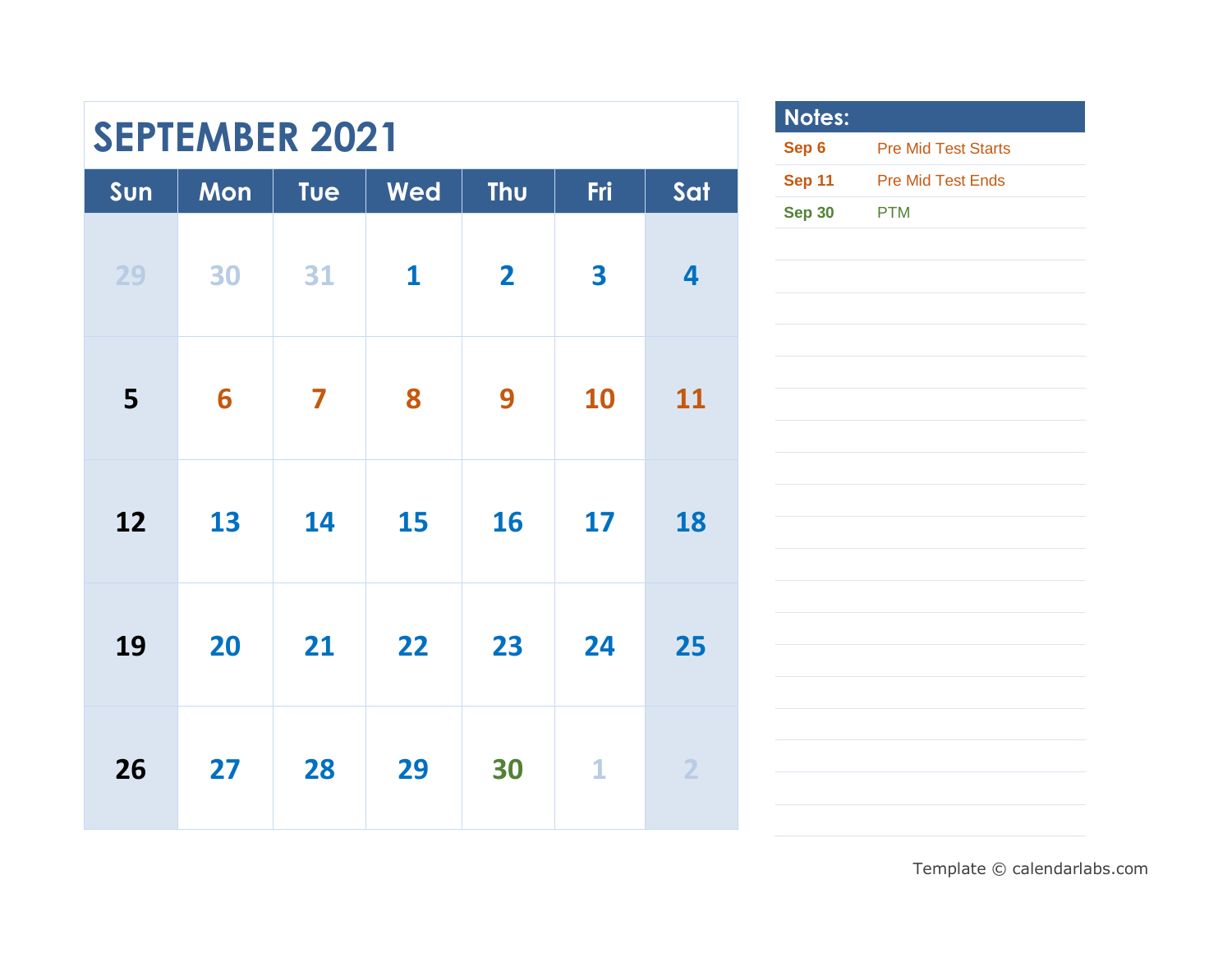# **OCTOBER 2021**

| Sun | Mon          | Tue            | Wed | Thu | Fri          | Sat                     |
|-----|--------------|----------------|-----|-----|--------------|-------------------------|
| 26  | 27           | 28             | 29  | 30  | $\mathbf{1}$ | $\overline{\mathbf{2}}$ |
| 3   | 4            | 5              | 6   | 7   | 8            | 9                       |
| 10  | 11           | 12             | 13  | 14  | 15           | 16                      |
| 17  | 18           | 19             | 20  | 21  | 22           | 23                      |
| 24  | 25           | 26             | 27  | 28  | 29           | 30                      |
| 31  | $\mathbf{1}$ | $\overline{2}$ | 3   | 4   | 5            | 6                       |

| Notes:           |                                 |
|------------------|---------------------------------|
| Oct <sub>2</sub> | Gandhi Jayanti                  |
| <b>Oct 13</b>    | <b>Dusshera Vacation Starts</b> |
| <b>Oct 15</b>    | <b>Dusshera</b>                 |
| <b>Oct 17</b>    | <b>Dusshera Vacation Ends</b>   |
| <b>Oct 19</b>    | Milad-Un-Nabi                   |
| <b>Oct 20</b>    | Maharishi Valmiki Jayanti       |
|                  |                                 |
|                  |                                 |
|                  |                                 |
|                  |                                 |
|                  |                                 |
|                  |                                 |
|                  |                                 |
|                  |                                 |
|                  |                                 |
|                  |                                 |
|                  |                                 |
|                  |                                 |
|                  |                                 |
|                  |                                 |
|                  |                                 |
|                  |                                 |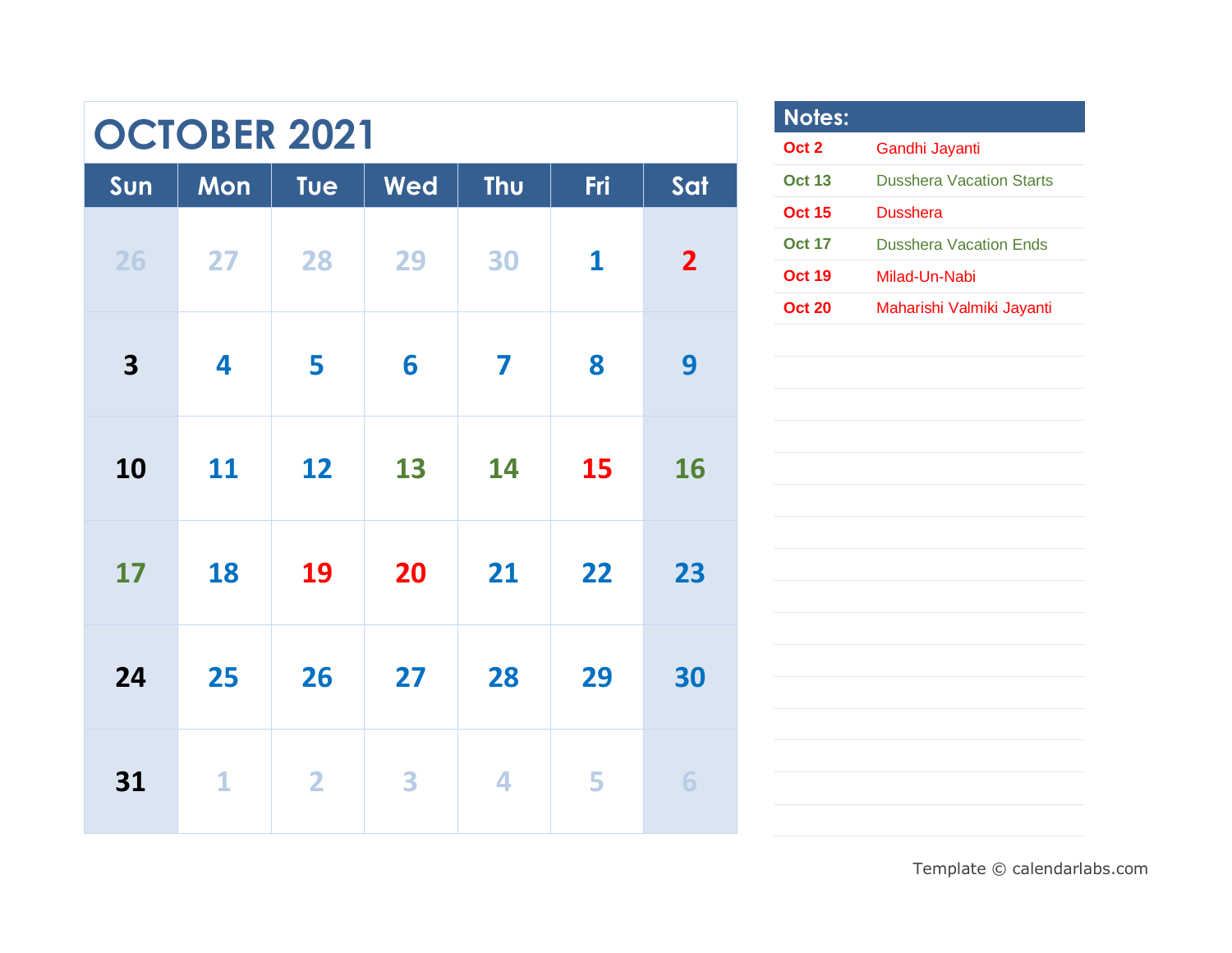| <b>NOVEMBER 2021</b>    |              |              |              |                |     |     |
|-------------------------|--------------|--------------|--------------|----------------|-----|-----|
| Sun                     | Mon          | Tue          | Wed          | Thu            | Fri | Sat |
| 31                      | $\mathbf{1}$ | $\mathbf{2}$ | 3            | 4              | 5   | 6   |
| $\overline{\mathbf{7}}$ | 8            | 9            | 10           | 11             | 12  | 13  |
| 14                      | 15           | 16           | 17           | 18             | 19  | 20  |
| 21                      | 22           | 23           | 24           | 25             | 26  | 27  |
| 28                      | 29           | 30           | $\mathbf{1}$ | $\overline{2}$ | 3   | 4   |

| <b>Notes:</b>    |                           |
|------------------|---------------------------|
| Nov <sub>2</sub> | Diwali Vacation Starts    |
| Nov 4            | Diwalli                   |
| Nov 6            | Diwali Vacation Ends      |
| Nov <sub>8</sub> | Unit Test Starts          |
| <b>Nov 13</b>    | Unit Test Ends            |
| <b>Nov 19</b>    | <b>Guru Nanak Jayanti</b> |
|                  |                           |
|                  |                           |
|                  |                           |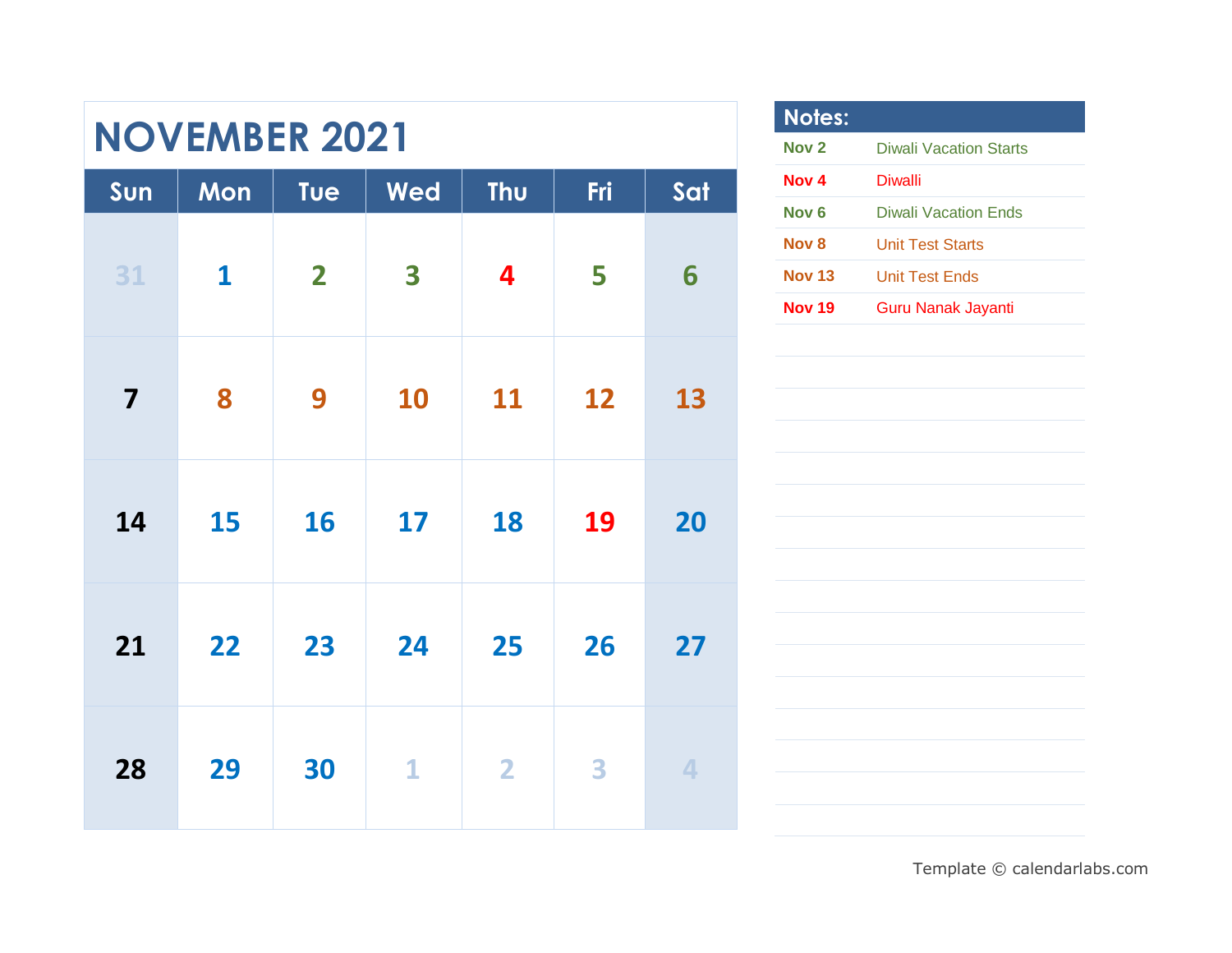### **DECEMBER 2021**

| Sun | Mon | Tue                     | Wed          | Thu                     | Fri | Sat            |  |
|-----|-----|-------------------------|--------------|-------------------------|-----|----------------|--|
| 28  | 29  | 30                      | $\mathbf{1}$ | $\overline{\mathbf{2}}$ | 3   | $\overline{4}$ |  |
| 5   | 6   | $\overline{\mathbf{z}}$ | 8            | 9                       | 10  | 11             |  |
| 12  | 13  | 14                      | 15           | 16                      | 17  | 18             |  |
| 19  | 20  | 21                      | 22           | 23                      | 24  | 25             |  |
| 26  | 27  | 28                      | 29           | 30                      | 31  | $\mathbf{1}$   |  |

#### **Notes:**

| Dec 6         | <b>Mid Term Starts</b>         |
|---------------|--------------------------------|
| <b>Dec 11</b> | <b>Mid Term Starts</b>         |
| <b>Dec 24</b> | <b>Winter Vacations Starts</b> |
| <b>Dec 25</b> | Christmas                      |
| <b>Dec 26</b> | <b>Winter Vacations Ends</b>   |
|               |                                |
|               |                                |
|               |                                |
|               |                                |
|               |                                |
|               |                                |
|               |                                |
|               |                                |
|               |                                |
|               |                                |
|               |                                |
|               |                                |
|               |                                |
|               |                                |
|               |                                |
|               |                                |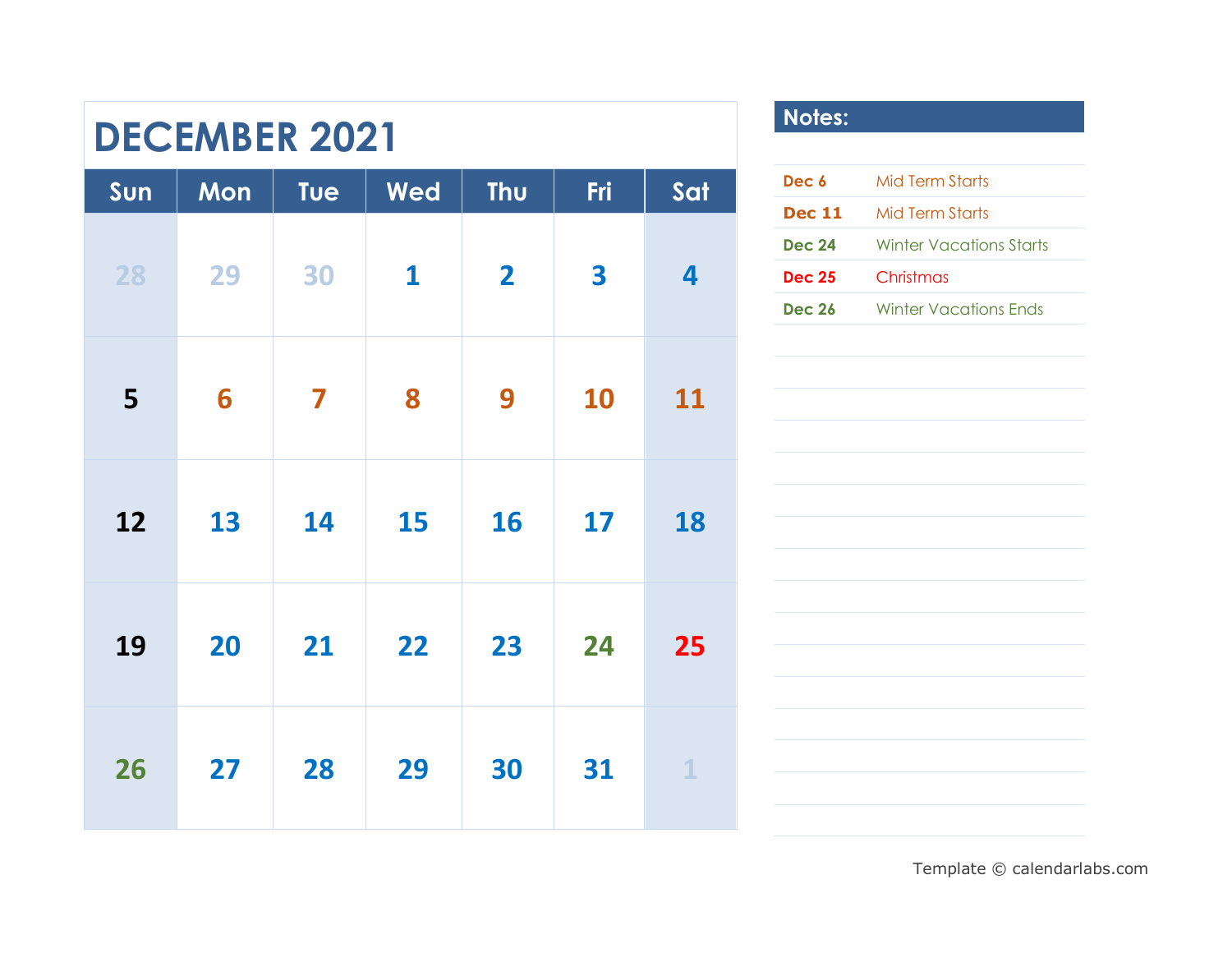# **JANUARY 2022**

| Sun            | Mon | Tue | Wed            | Thu | Fri | Sat          |
|----------------|-----|-----|----------------|-----|-----|--------------|
| 26             | 27  | 28  | 29             | 30  | 31  | $\mathbf{1}$ |
| $\overline{2}$ | 3   | 4   | 5              | 6   | 7   | 8            |
| 9              | 10  | 11  | 12             | 13  | 14  | 15           |
| 16             | 17  | 18  | 19             | 20  | 21  | 22           |
| 23             | 24  | 25  | 26             | 27  | 28  | 29           |
| 30             | 31  | 1   | $\overline{2}$ | 3   | 4   | 5            |

| <b>Notes:</b> |                       |
|---------------|-----------------------|
| Jan 01        | <b>New Year's Day</b> |
| <b>Jan 10</b> | Unit Test Starts      |
| <b>Jan 15</b> | Unit Test Ends        |
| Jan 26        | <b>Republic Day</b>   |
|               |                       |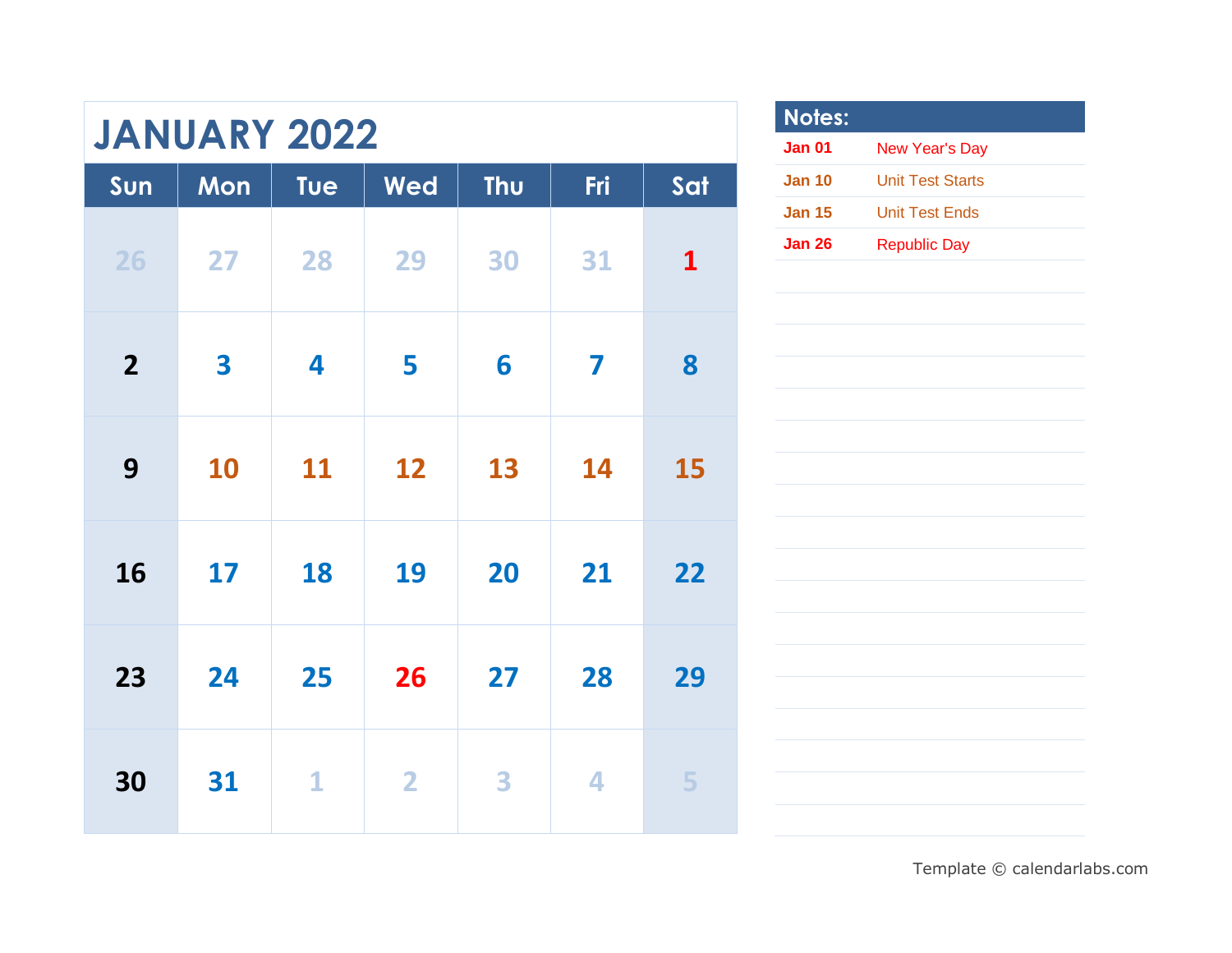|     | <b>FEBRUARY 2022</b> |              |                         |     |     |     | <b>Note</b><br>Feb 1 |
|-----|----------------------|--------------|-------------------------|-----|-----|-----|----------------------|
| Sun | Mon                  | Tue          | <b>Wed</b>              | Thu | Fri | Sat |                      |
| 30  | 31                   | $\mathbf{1}$ | $\overline{\mathbf{2}}$ | 3   | 4   | 5   |                      |
| 6   | 7                    | 8            | 9                       | 10  | 11  | 12  |                      |
| 13  | 14                   | 15           | 16                      | 17  | 18  | 19  |                      |
| 20  | 21                   | 22           | 23                      | 24  | 25  | 26  |                      |
| 27  | 28                   | $\mathbf{1}$ | $\overline{\mathbf{2}}$ | 3   | 4   | 5   |                      |

Г

| Notes:<br>Feb 16 | Sant Ravidas jayanti |
|------------------|----------------------|
|                  |                      |
|                  |                      |
|                  |                      |
|                  |                      |
|                  |                      |
|                  |                      |
|                  |                      |
|                  |                      |
|                  |                      |
|                  |                      |
|                  |                      |
|                  |                      |
|                  |                      |
|                  |                      |
|                  |                      |
|                  |                      |
|                  |                      |
|                  |                      |
|                  |                      |
|                  |                      |
|                  |                      |
|                  |                      |
|                  |                      |
|                  |                      |
|                  |                      |
|                  |                      |
|                  |                      |
|                  |                      |
|                  |                      |